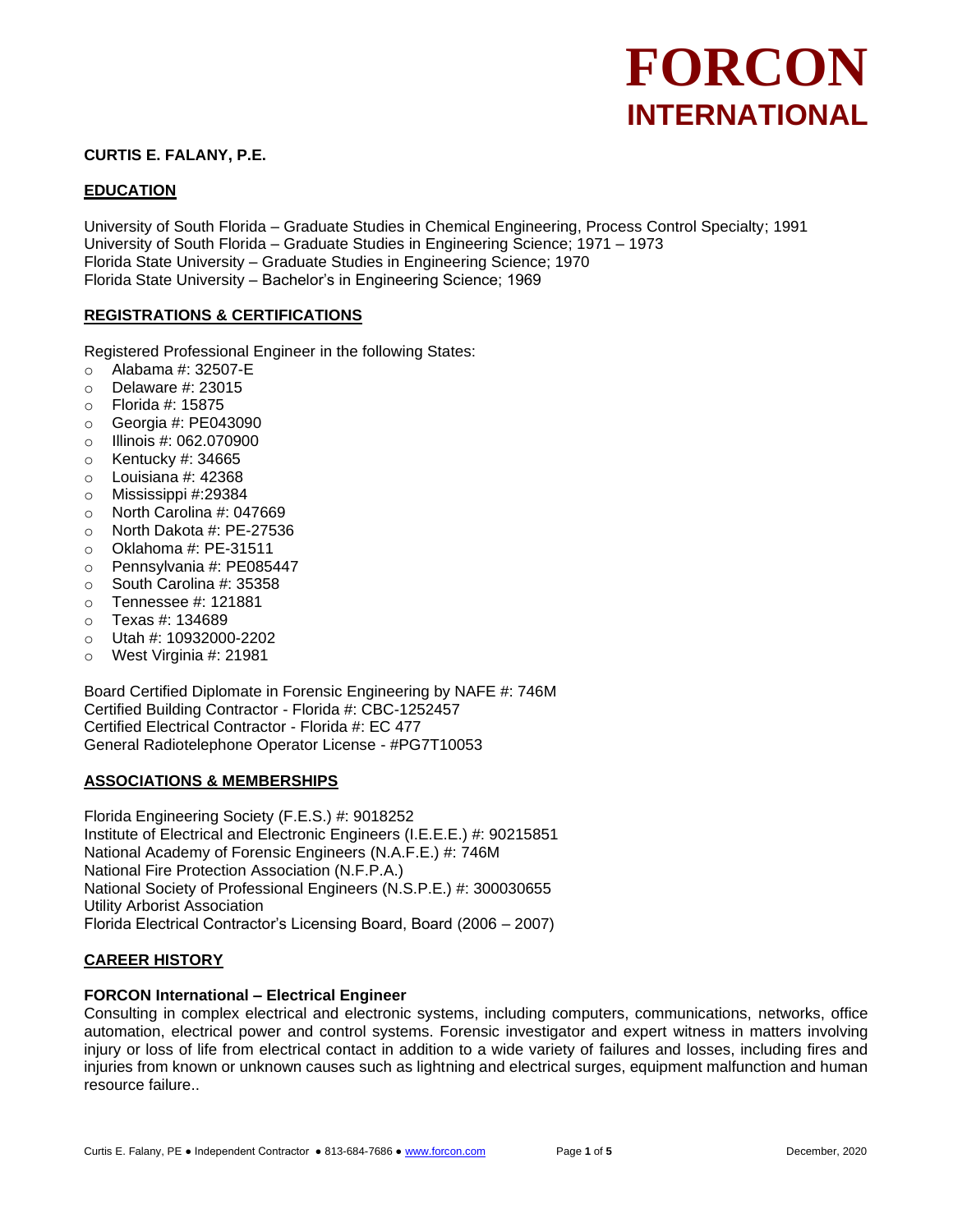### **J. B. Shepherd & Company, Inc. - President and Principal Engineer**

Electrical and Forensic Engineering firm that provides expert opinions and strategic advice to Attorneys and Corporations in support of litigation involving technical issues. The firm's primary focus is on accident investigation, electrical safety, electrocution, injury and/or property damage.

#### **Curtis E. Falany, LLC - Managing Member**

Providing Forensic Consulting Engineer and Expert Witness Services.

#### **Qwik.Net Systems, Inc. - Founder, Officer, Director**

An internet technology and hosting company specializing in innovative solutions for law, medical and insurance professionals.

#### **ComputerMAX, Inc. - Founder, Officer, Director**

Consulting in electrical systems, control systems and computer systems hardware, software design and programming. Forensic investigator and expert witness in computer systems and their operation, maintenance and installation.

#### **Energy Control Contractors, Inc. - Founder, Officer, Director**

A business that sold and serviced process control computer systems and equipment worldwide for manufacturing, energy production and distribution, data communications, telecommunications and space/defense. It specialized in MODCOMP based computer control systems and successfully developed and marketed to MODCOMP users, several aftermarket memory and 'ramdisk' products. The company was sold in 1987 to a group of investors in and moved to Ocala, Fl.

- Southern Memory Devices, Plant City, Fl; Founder, Officer, Director of a worldwide dealer in rotating memory devices for real time and process control applications. This company was merged into Energy Control Contractors, Inc.
- EGS Systems, Inc., Plant City, Fl; Founder, Officer, Director of a computer software development and consulting firm. The company became involved in industrial control design and electrical engineering and was eventually merged into Energy Control Contractors, Inc.

#### **James Linick and Associates, Consulting Engineers - Chief Electrical Engineer**

Specializing in electrical lighting and power distribution design, data acquisition and control, process control system design and turn-key construction. Purchased the computer systems capabilities from James Linick and Associates and formed EGS Systems, Inc.

#### **C. E. Falany, Electrical Contractor a/k/a Falany Electric - Sole Proprietor**

Licensed electrical contractor, residential, commercial, light industrial electrical design-build firm. Merged into other interests, principally ComputerMAX, Inc. and Curtis E. Falany, LLC.

#### **College of Engineering, University of South Florida - Tampa, FL - Adjunct Faculty**

Research in computer based data acquisition and control and process control. Research and Development in Nuclear Magnetic Resonance.

#### **Advanced Development Laboratory, Honeywell Information Systems - R&D Engineer**

Specializing in data communications research and development.

## **PRESENTATIONS/PUBLICATIONS**

- "Forensic Investigation of Electric Shock Drowning: Speculation vs. Reality", National Academy of Forensic Engineers Seminar, Denver, CO, July 2019.
- "Forensic Investigation of Wild Land Fires of Suspected Electrical Origin", National Academy of Forensic Engineers Seminar, New Orleans, LA, Jan 2017.
- "Forensic Engineering Analysis of Lightning Strike and Surge Losses", National Academy of Forensic Engineers Seminar, Minneapolis, MN, July 2013.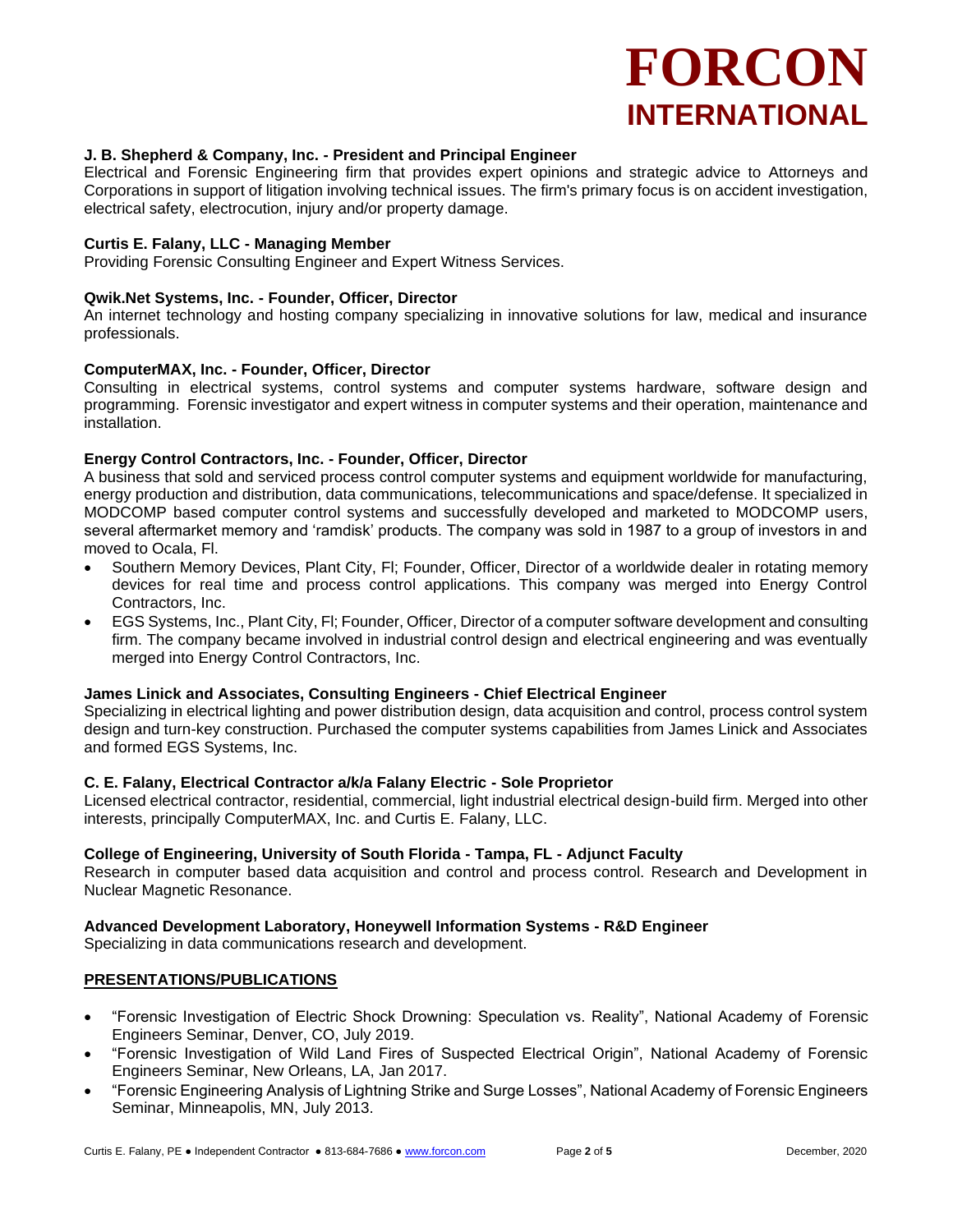- "A 'Heads Up' on Knock-Offs, Copies, Counterfeits and Chinese Copies", Southern Surety and Fidelity Claims Conference, April 2011.
- "The Case of the Knock-Off Motor", EC&M, Penton Media, Inc., Overland Park, KS, September 2007.
- "Determining Fault in Electrical Contact Injuries", The Consultants Perspective, a Sugar Publication, Summer 2007.
- "Portable Generators and Surge Protectors Can Make a Fiery Combination", The Consultants Perspective, a Sugar Publication, March 2007.
- "Surety, Technology, and Intellectual Property", Northeast Surety and Fidelity Claims Conference, September, 2003.

# **REPRESENTATIVE CASES - SURETY**

- Variable message signs and control systems for the Depressed Artery 'Big Dig' Project in Boston, Massachusetts.
- Hospital fire alarm system for the Naval Hospital, Camp Lejeune, North Carolina.
- Sewage treatment plant control system including SCADA, employee dispatch, and capital equipment tracking, Camden, NJ.
- Computer aided dispatch system, all emergency services, Clearwater, FL.
- Secure communications infrastructure, Ft. Belvoir, VA.

# **REPRESENTATIVE CASES - PROPERTY AND CASUALTY**

## Electrical Contact

- Death of workers moving scaffolding contact with utility company power lines, Jennings, Florida.
- Injury of worker on roof directing crane contact with utility company power lines, Miami, Florida.

## Electrical Fires

- Fire of electrical cause and origin in mall electric service entrance, Queens, New York.
- Fire of electrical cause and origin in engine room of ocean going barge, Florida.

## Facilities Damage

- Damage to underground communication infrastructure where contractor drilling for pilings hit copper and fiber cable, Pensacola, Florida.
- Damage to underground communication infrastructure where contractor installing new service hit existing copper and fiber cable, Atlanta, Georgia.

## Lightning or Surge Damage

• Electrical, electronic, and computer systems, multiple locations, Florida.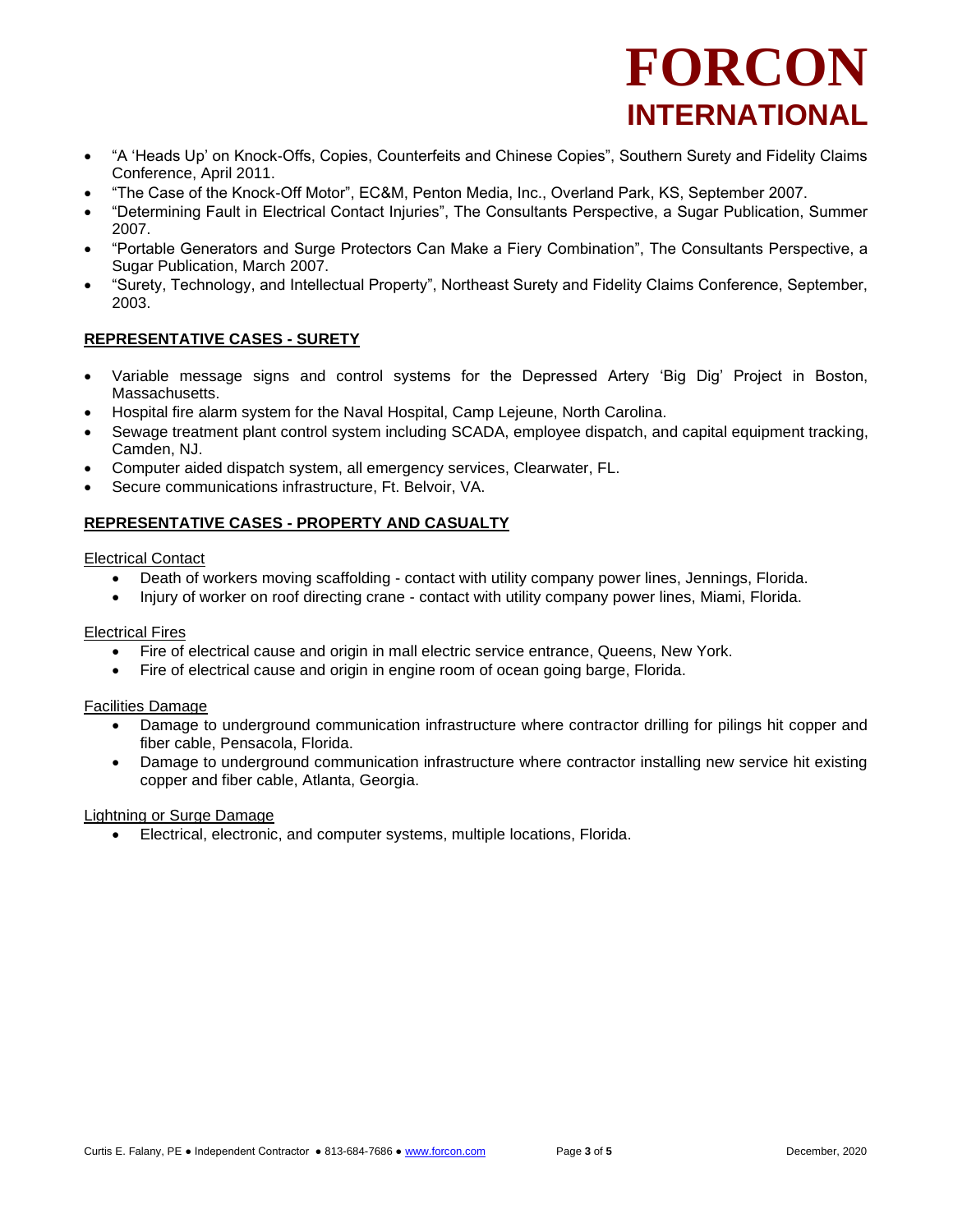

# **Curtis E. Falany, P.E. – Deposition and/or Trial Summary**

| <b>Date</b> | <b>Case Name</b>                                                                                                                                                                                                                                                                                                                                                                                                                                                                                                                                                                                                                                                                         | Location                                                                                                                  | <b>Retained By</b>                                           |
|-------------|------------------------------------------------------------------------------------------------------------------------------------------------------------------------------------------------------------------------------------------------------------------------------------------------------------------------------------------------------------------------------------------------------------------------------------------------------------------------------------------------------------------------------------------------------------------------------------------------------------------------------------------------------------------------------------------|---------------------------------------------------------------------------------------------------------------------------|--------------------------------------------------------------|
| 03/09/2020  | The Estate of Doris L. Sheldone, by and<br>through Randolph James Sheldone,<br>Personal Representive v. The Oaks<br>Bradenton TRS, LLC; Legend Senior<br>Living, LLC; Master HC TRS, LLC A/K/A<br>HC Master TRS, LLC; HC Operating<br>Partnership, LP; Sentio HealthCare<br>Properties, OP, L.P. A/K/A Sentio<br>Healthcare Properties OBCP; Sentio<br>HealthCare Properties, Inc; Sentinel RE<br>Investment Holdings, LP; Sentio<br>Investments, LLC; Beverly Huizenga (as<br>to Windsor Oaks of Bradenton); Jackson<br>Furniture Industries, Inc. D/B/A<br>Catnapper; Raffel Systems LLC; Kane<br>Furniture Corporation; and Kayline, Inc.<br>Deposition - Case No. 2017-CA-<br>001070 | In the Circuit Court of the<br>Twelfth Judicial Circuit in and<br>For Manatee County, State of<br>Florida, Civil Division | Wilkes & McHugh,<br>P.A. for the Plaintiff                   |
| 01/14/2020  | Karen Rosciano, vs. Duke Energy<br>Florida, LLC, a Florida Liability Company<br>Trial - Case No. 2016CA-02993-0000-<br>00                                                                                                                                                                                                                                                                                                                                                                                                                                                                                                                                                                | In the Circuit Court of the<br>Tenth Judicial Circuit in and<br>For Polk County, Florida, Civil<br>Division               | Morgan & Morgan<br>for the Plaintiff                         |
| 12/19/2019  | Cynthia Basset, et al. vs Northwestern<br>Electric Cooperative, Inc.<br>Deposition - File No: CJ-2018-6                                                                                                                                                                                                                                                                                                                                                                                                                                                                                                                                                                                  | In the District Court of<br>Woodward County for the<br>State of Oklahoma                                                  | Gungoll, Jackson,<br>Box & Devoll, P.C.<br>for the Plaintiff |
| 08/29/2019  | Estate of James Ronald Price vs Duke<br>Energy Carolinas, LLC<br>Deposition - File No: 18 CVS 852                                                                                                                                                                                                                                                                                                                                                                                                                                                                                                                                                                                        | In the General Court of<br>Justice, Superior Court<br>Division, Cleveland Country,<br>State of North Carolina             | Schweizer &<br>Associates, PLLC<br>for the Plaintiff         |
| 04/23/2019  | Jozef Wieczorek vs Commonwealth<br>Edison Company, Asplundth Tree Expert<br>Company, et al<br>Deposition - Case No. 15 L 3909                                                                                                                                                                                                                                                                                                                                                                                                                                                                                                                                                            | In the Circuit Court of Cook<br>County, Illinois, County<br>Department - Law Division                                     | <b>Clifford Law Offices</b><br>for the Plaintiff             |
| 03/05/2019  | Karen Rosciano vs Duke Energy of<br>Florida, LLC<br>Deposition - Civil Division Case No.<br>16-CA-002993                                                                                                                                                                                                                                                                                                                                                                                                                                                                                                                                                                                 | In the Circuit Court of the<br>Tenth Judicial Circuit In and<br>For Polk County, Florida                                  | Morgan & Morgan<br>for the Plaintiff                         |
| 07/10/2018  | Seascape Aquarium, Inc. vs Associated<br>Diversified Services, Inc.<br>Deposition - Civil Action No. 8:17-CV-<br>2137                                                                                                                                                                                                                                                                                                                                                                                                                                                                                                                                                                    | In the United States District<br>Court for the Middle District of<br>Florida                                              | Fergeson Skipper,<br>P.A. For the Plaintiff                  |
| 05/17/2018  | Wayne R. Philo vs Armstrong Service,<br>Inc., et al<br>Deposition - Case No. ST-2016-CV-685                                                                                                                                                                                                                                                                                                                                                                                                                                                                                                                                                                                              | In the Superior Court of the<br>Virgin Islands, Division of St.<br>Thomas and St. John                                    | Joel Holt, Esq. For<br>the Plaintiff                         |
| 08/22/2017  | Wayne Earick and Kathy Earick v Gerdau<br>Ameristeel, Inc. and Reggie Adams<br>Deposition - Case No. 2016-CA-<br>001767                                                                                                                                                                                                                                                                                                                                                                                                                                                                                                                                                                  | In the Circuit Court of the 4th<br>Judicial Circuit for Duval<br>County, FL                                               | Boyd & Jenerette,<br>P.A., For the<br>Defense                |